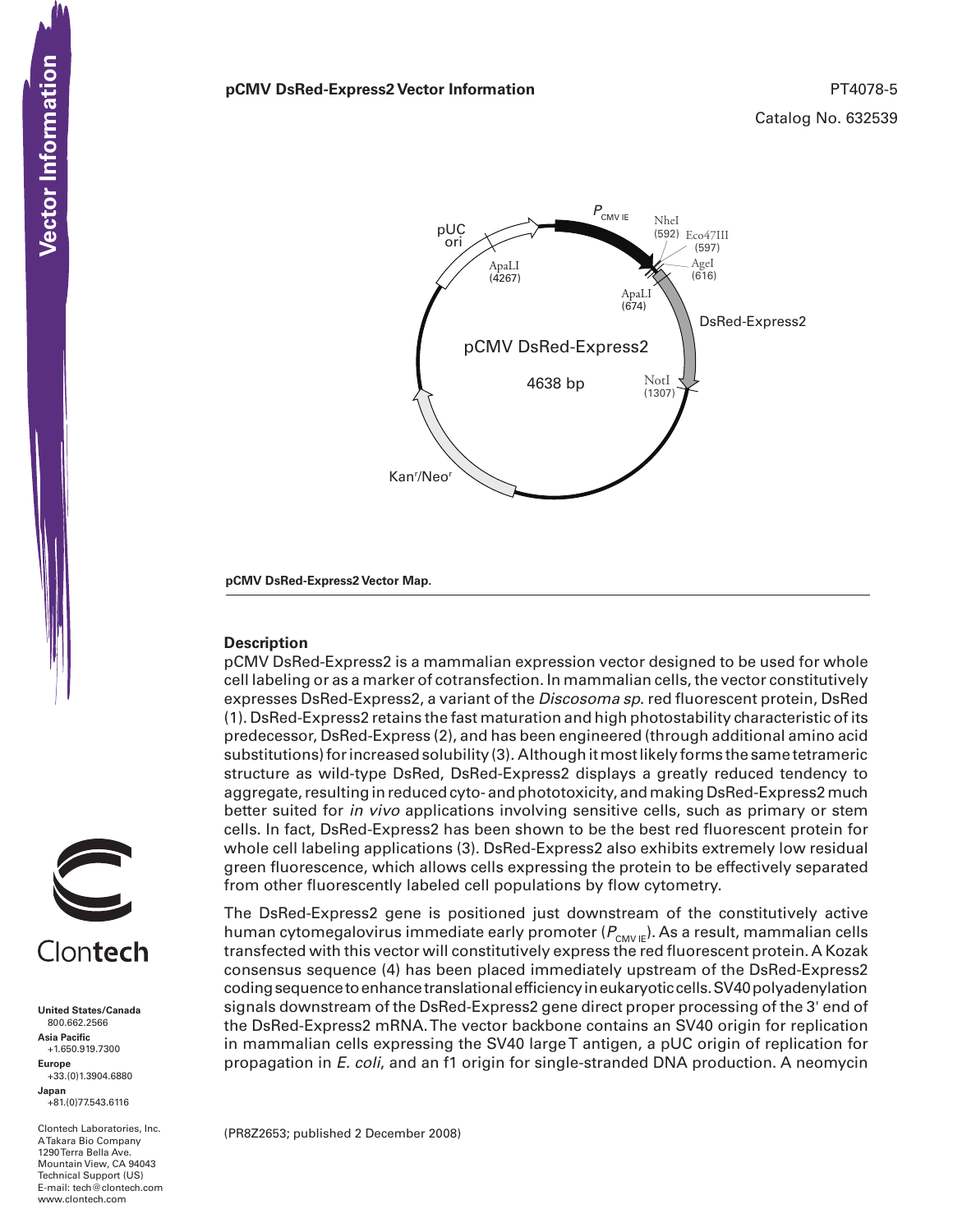resistance cassette (Neor ) allows stably transfected eukaryotic cells to be selected using G418 (5). This cassette consists of the SV40 early promoter, a Tn5 kanamycin/neomycin resistance gene, and herpes simplex virus thymidine kinase (HSV TK) polyadenylation signals. A bacterial promoter upstream of the cassette expresses kanamycin resistance in *E. coli*.

## **Use**

pCMV DsRed-Express2 can be used for whole cell labeling or as a cotransfection marker. The vector can be transfected into mammalian cells using any standard transfection method. Cells expressing DsRed-Express2 (excitation and emission maxima: 554 nm and 591 nm, respectively) can be detected by fluorescence microscopy or flow cytometry 8-12 hours after transfection. If required, stable transfectants can be selected using G418. After cotransfection with pCMV DsRed-Express2 and an expression construct of interest, cells can also be sorted by flow cytometry to enrich for transfected cells.

# **Location of features**

- $P_{\text{CMV IF}}$  (human cytomegalovirus immediate early promoter): 1–589
- DsRed-Express2 (*Discosoma sp.* red fluorescent protein variant) Kozak consensus translation initiation site: 621–631 Start codon (ATG): 628–630; Stop codon: 1303–1305
- Kan'/Neo' (kanamycin/neomycin resistance gene) Neomycin phosphotransferase coding sequences: 2534–3328
- pUC origin of replication: 3913–4556

# **Propagation in** *E. coli*

- Recommended host strain: DH5 $\alpha$ , HB101, and other general purpose strains. Single-stranded DNA production requires a host containing an F plasmid such as JM109 or XL1-Blue.
- Selectable marker: plasmid confers resistance to kanamycin (50 μg/ml) in *E. coli* hosts.
- *E. coli* replication origin: pUC
- Copy number: high
- Plasmid incompatibility group: pMB1/ColE1

## **Excitation and emission maxima of DsRed-Express2**

- Excitation maximum = 554 nm
- $\bullet$  Emission maximum = 591 nm

#### **References**

- 1. Matz, M. V. *et al.* (1999) *Nat. Biotechnol.* **17**(10):969-973.
- 2. Bevis, B. J. & Glick, B. S. (2002) *Nat. Biotechnol.* **20**(1):83–87. Erratum in *Nat. Biotechnol.* (2002) **20**(11):1159
- 3. Strack, R. L. *et al.* (2008) *Nat. Methods* **5**(11):955–957. 4. Kozak, M. (1987) Nucleic Acids Res. **15**(20): 8125-8148
- 5. Gorman, C. (1985) In *DNA Cloning: A Practical Approach, Vol. II.* Ed. D. M. Glover. (IRL Press, Oxford, U.K.), pp. 143–190.

**Note:** The vector sequence was compiled from information in the sequence databases, published literature, and other sources, together with partial sequences obtained by Clontech. This vector has not been completely sequenced.